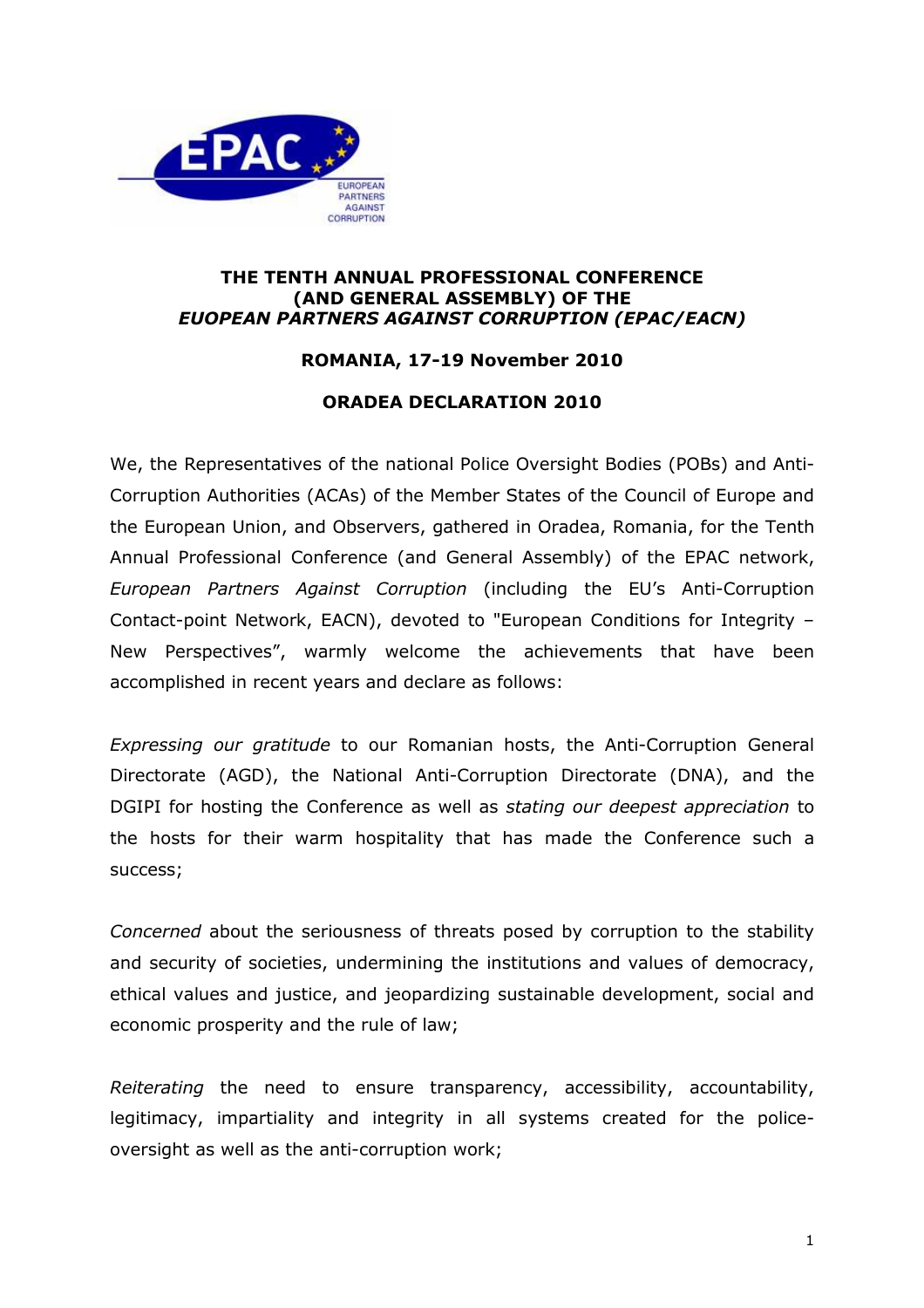Promoting the respect for the rule of law and human rights in all police-oversight as well as the anti-corruption activities;

Recalling numerous international conventions, instruments and mechanisms, such as the UN Convention against Corruption (UNCAC); the Council of Europe Civil and Criminal Law Conventions on Corruption; the OECD Convention on Combating Bribery of Foreign Public Officials in International Business Transactions; the EU Hague Programme and the EU Stockholm Programme; and the Comprehensive EU Policy against Corruption; as well as the UN Universal Declaration of Human Rights, the UN Convention against Torture and Other Cruel, Inhuman or Degrading Treatment or Punishment; the UN International Covenant on Civil and Political Rights; the UN principles relating to the status and functioning of national institutions for protection and promotion of human rights (Paris Principles); the European Convention on Human Rights; the Council of Europe European Convention for the Prevention of Torture and Inhuman or Degrading Treatment or Punishment (CPT); and the Charter of Fundamental Rights of the European Union;

Noting the relevant decisions of the European Court of Human Rights and the publication on 12 March 2009 of the opinion of the Council of Europe Commissioner for Human Rights concerning the independent and effective determination of complaints against the police;

Convinced of the significant contributions that professional organizations and civil society can make to the effective implementation of all these instruments;

Calling on all stakeholders to base the fight against corruption upon a fourpronged approach, i.e. prevention, education, law enforcement, and cooperation;

Recalling the M.A.D.R.I.D. report of the EU Justice and Home Affairs (JHA) Council (10203/10, JAI 473, COSI 35) from 26 May 2010, which welcomes the good services the EU contact-point network against corruption (EPAC/EACN) and the International Anti-Corruption Academy (IACA) could provide for the further engagement by the EU in fighting corruption;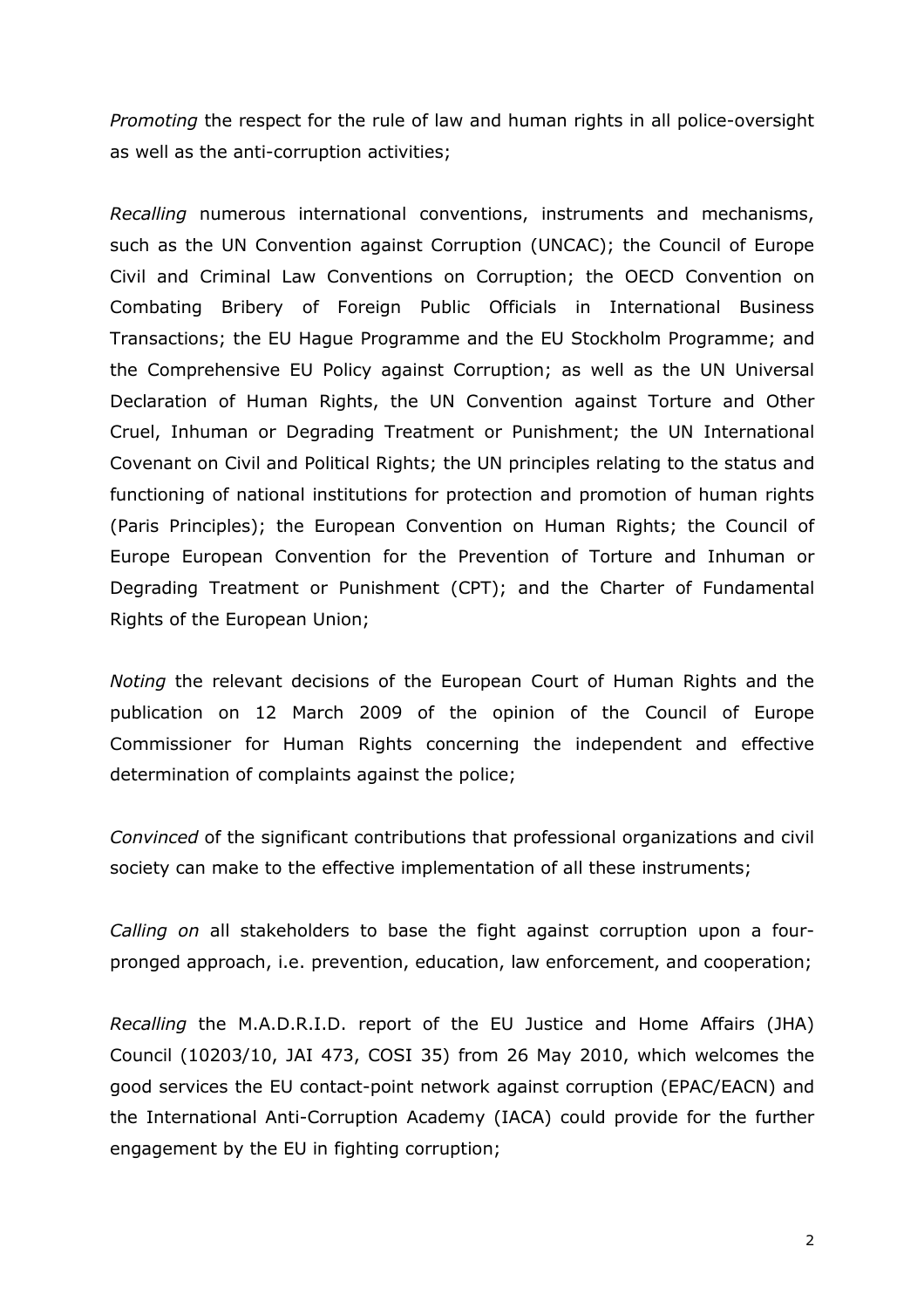Recalling also EPAC's Vienna Declaration 2004, Lisbon Declaration 2005, Budapest Declaration 2006, Helsinki Declaration 2007, Manchester Declaration 2008, and "Perla" Declaration 2009;

Welcoming the achievements of the  $3<sup>rd</sup>$  Conference of the States Parties to the UNCAC in Doha, Qatar, in November 2009, in particular the adoption of a review mechanism;

Acknowledging with great satisfaction the efforts by the United Nations Office on Drugs and Crime (UNODC), the Republic of Austria, the European Anti-Fraud Office (OLAF) and by a growing family of States Parties and other international stakeholders that led to the establishment of the first International Anti-Corruption Academy (IACA) in Laxenburg, Austria, which shall function as an international, inter-cultural, inter-sectoral and inter-disciplinary centre of excellence in the fields of anti-corruption education, training, cooperation and academic research;

Endorsing the participation of organizations of the EU contact-point network against corruption (EACN), acknowledging EPAC's (incl. EACN) (and its working groups') achievements, and affirming our commitment to further support the EACN's development building upon the existing cooperation between the EPAC:

1. Reiterate the necessity that POBs as well as ACAs are given the necessary independence in accordance with the fundamental principles of the respective national legal system so as to carry out their tasks effectively and free from anу undue influence;

2. Reiterate the inclusiveness of EPAC as far as Member States of the EU and the Council of Europe are concerned, as well as foster the more formal operational cooperation within the EU by strengthening the cooperation between the contact-points of the EACN under the umbrella of EPAC;

3. Endorse and support the development and maintain the momentum of the EU contact-point network against corruption, EACN, as a further significant step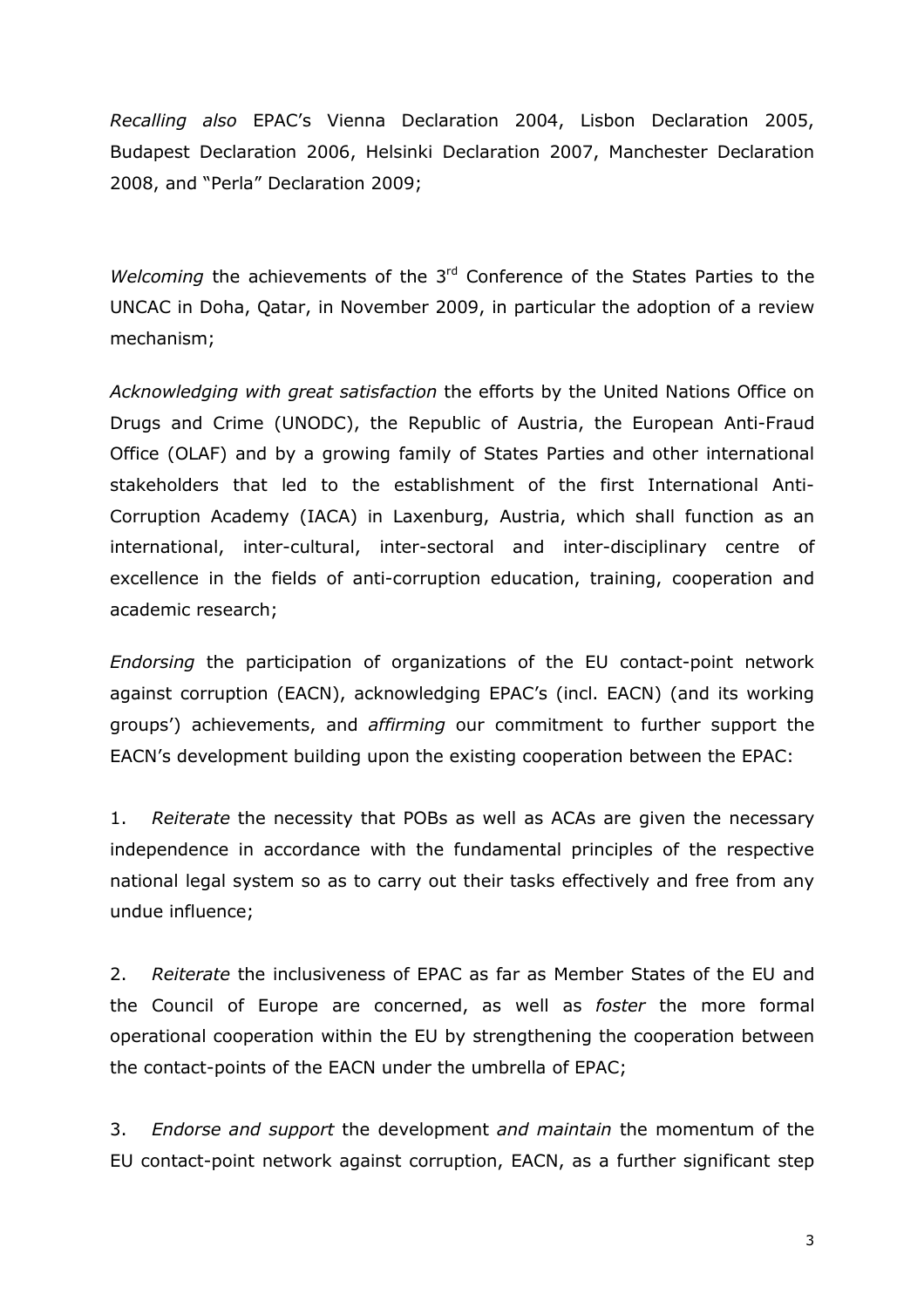in the collaboration of European POBs and ACAs building upon the existing cooperation between the EPAC;

4. *Express our satisfaction* at the establishment of the UNCAC Implementation Review Mechanism and pledge our unwavering support to its full and effective functioning as well as *call upon* the European Commission that any (additional) reporting and reviewing mechanism shall not duplicate already existing instruments and shall not increase (administrative) burdens for national ACAs but shall gain synergies with existing mechanisms, especially the GRECO mechanism;

5. Strengthen all forms of international cooperation and sustainable exchange of experience and knowledge, in particular by promoting the above mentioned international conventions and mechanisms, thus strengthening the European approach in these instruments also on the operational level;

6. Commend the President of EPAC (incl. EACN) for concluding agreements or arrangements of strengthened cooperation with relevant institutions and organizations and mandate him/her to continue doing so;

7. Acknowledge that for proper functioning the network needs a solid and stable financial basis that is not exclusively covered by one or a small group of members;

8. Appreciate the European Commission's general willingness to support (financially or non-financially) EPAC/EACN and invite the European Commission to do so in the most effective and pragmatic way and in a timely manner;

9. *Invite and mandate* the President, together with interested members, to approach the European Commission (and other relevant stakeholders) and explore ways and means of how this could be facilitated best and in a timely manner and report to the next annual conference (scheduled for November 2011) at the latest about the results of these talks;

4